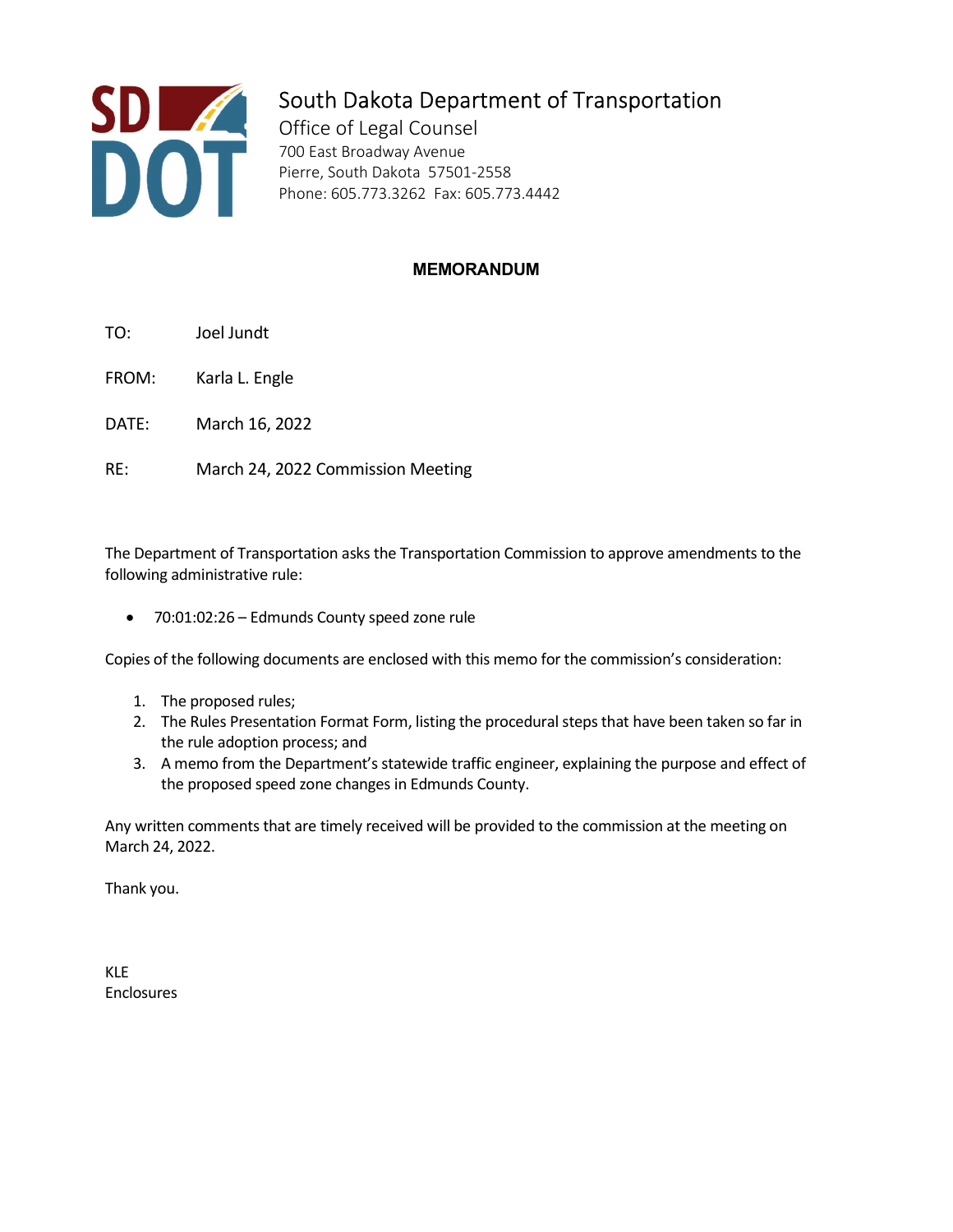**70:01:02:26. Edmunds County.** The following are the maximum speeds on certain highways in Edmunds County:

(1) Repealed;

(2) U.S. Highway 12 beginning 0.6 mile west of the junction of U.S. Highway 12 and State Trunk Highway 45, then east for 0.15 mile, 45 miles per hour; then east for  $0.75$  0.9 mile, 30 miles per hour; then east for  $0.35$  0.2 mile, 45 miles per hour;

(3)(2) U.S. Highway 12 beginning 0.7 mile east of the northeast corner of section 25, township 123 north, range 71 west of the fifth principal meridian, then west for 0.5 mile, 50 miles per hour; then west for 0.4 mile, 30 miles per hour; then west for 0.2 mile, 50 miles per hour;

(4)(3) State Trunk Highway 45 in Ipswich beginning at the junction of U.S. Highway 12 and State Trunk Highway 45, then south from the junction 0.64 mile, 30 miles per hour; then south for 0.22 mile, 40 miles per hour;

(5)(4) State Trunk Highway 247 in Roscoe beginning at the junction of U.S. Highway 12 and State Trunk Highway 247, then north 0.48 mile, 25 miles per hour; then north 0.2 mile, 45 miles per hour; then north to the McPherson-Edmunds county line, 55 miles per hour;

 $(6)(5)$  U.S. Highway 12 through Bowdle beginning 0.4 mile west of the beginning of the divided section, then east for 2.17 miles, 55 miles per hour;

(7)(6) State Trunk Highway 134 beginning at the Edmunds-Brown county line, then west 0.19 mile, 55 miles per hour; then west 0.83 mile, 50 miles per hour; then west and south to the junction of U.S. Highway 12, 55 miles per hour;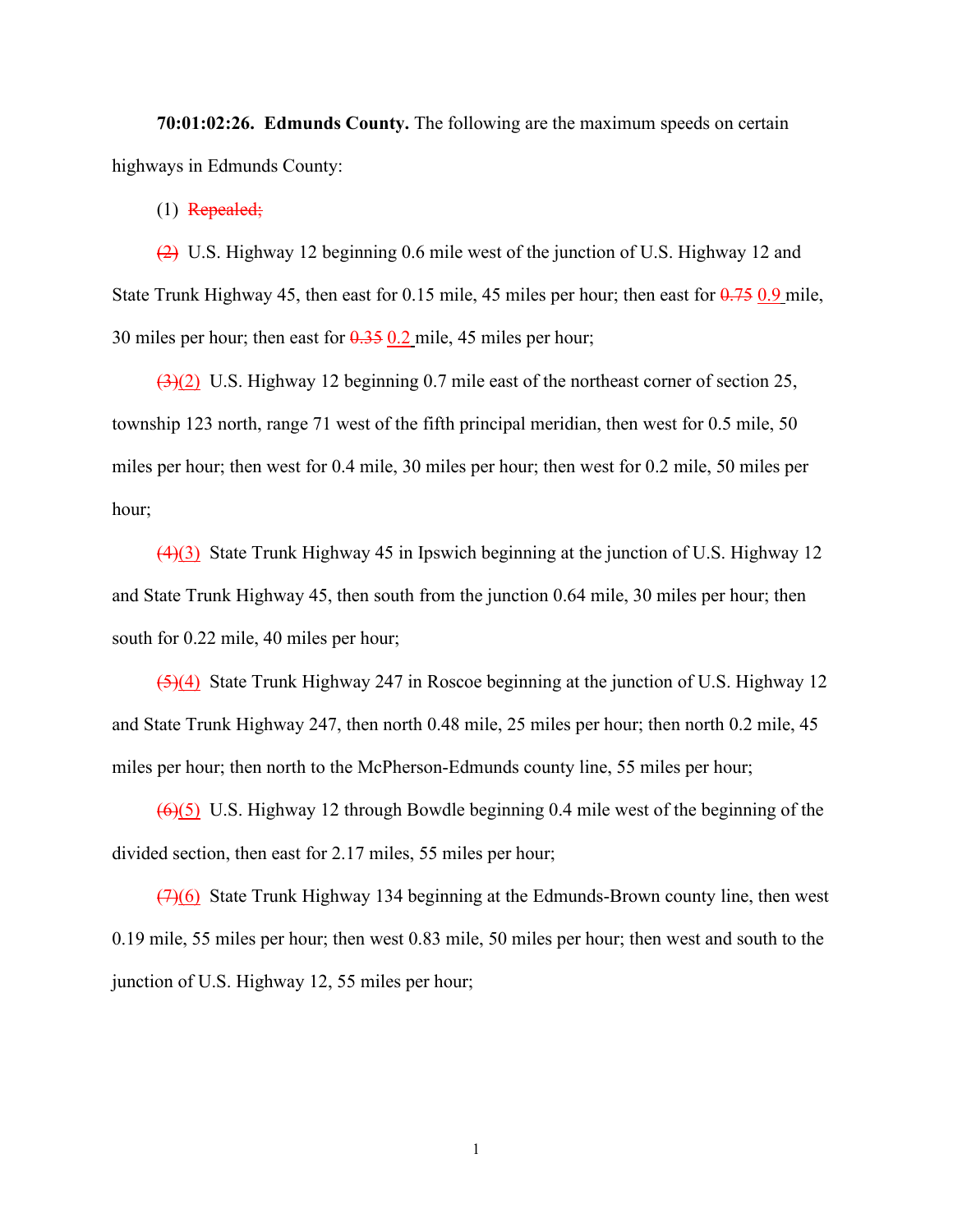(8)(7) State Trunk Highway 253 beginning 8.99 miles north of the junction with U.S Highway 12, then west 0.24 mile, 45 miles per hour; then west 0.68 mile through Hosmer, 25 miles per hour; then west 0.2 mile, 45 miles per hour.

**Source:** SL 1975, ch 16, § 1; 8 SDR 2, effective July 19, 1981; 8 SDR 89, effective January 24, 1982; 11 SDR 73, effective November 29, 1984; 13 SDR 129, 13 SDR 134, effective July 1, 1987; 14 SDR 176, effective July 3, 1988; 22 SDR 165, effective June 2, 1996; 23 SDR 132, effective February 27, 1997; 34 SDR 279, effective May 8, 2008; 42 SDR 109, effective February 8, 2016.

**General Authority:** SDCL 32-25-7.

**Law Implemented:** SDCL 32-25-7.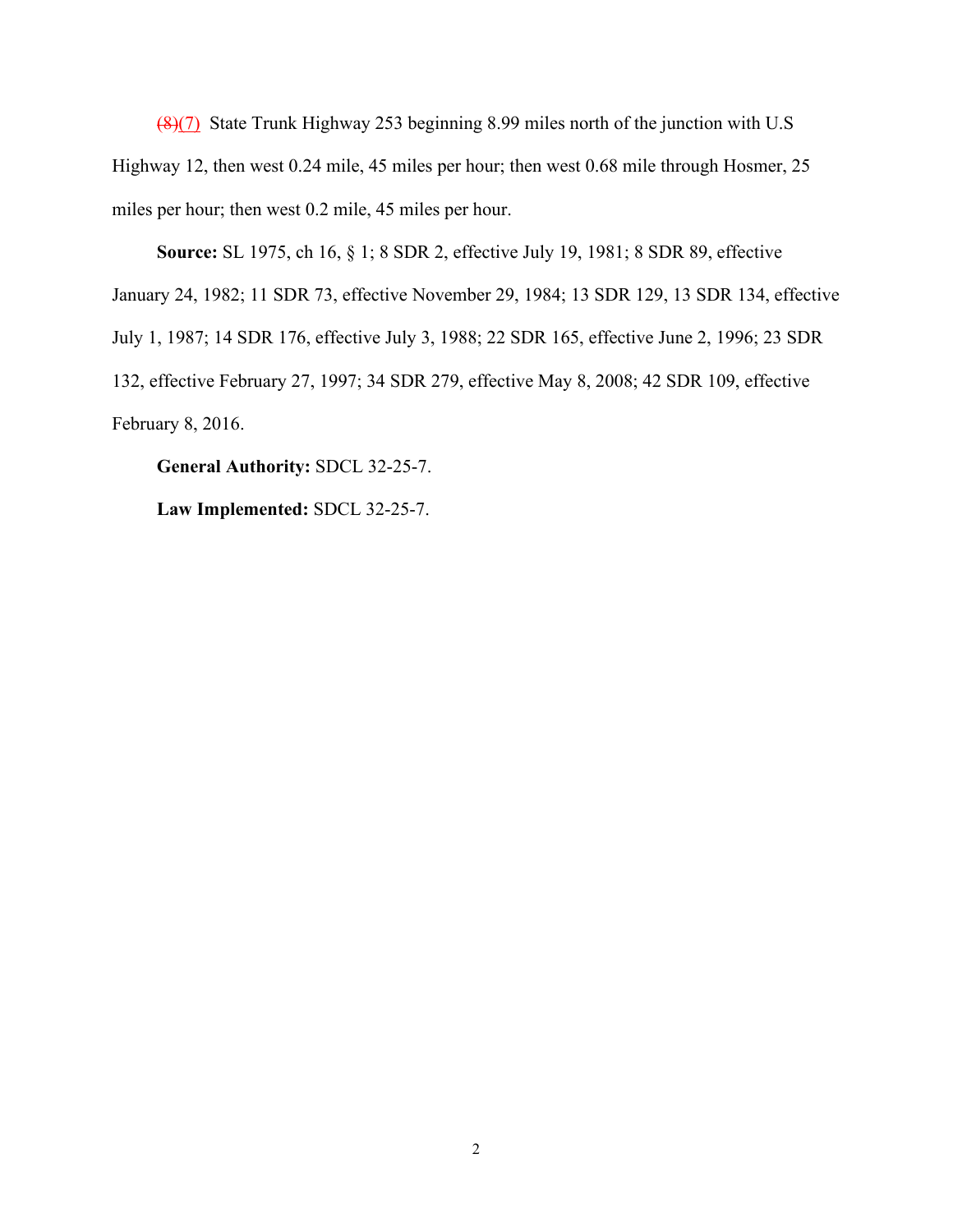## **FORM 15**

## Rules Presentation Format

Department/Board/Commission Name: \_**South Dakota Transportation Commission**\_\_\_

Please complete these questions to show that the SDCL 1-26 rule-making process is complete.

Use this format to organize your presentation to the Committee.

- Approval to proceed? Yes  $X$  No  $Z$  Date February 16, 2022
- Date of public hearing **March 24, 2022**
- Date proposed rules and supporting documents submitted to the LRC and the Bureau of Finance and Management \_\_\_**February 25, 2022**\_\_\_\_\_\_\_\_\_\_\_\_\_\_\_\_\_
	- o any publication incorporated by reference;
	- o the fiscal note;
	- o the impact statement on small business; and
	- o the notice of hearing.

\_\_\_\_\_\_\_\_\_\_\_\_\_\_\_\_\_\_

- Date and name of newspapers in which the notice of public hearing was published:
	- o Date **March 1, 2022** Newspaper **Rapid City Journal**
	- o Date **March 1, 2022** Newspaper **Aberdeen News**
	- o Date **March 2, 2022** Newspaper **Ipswich Tribune**
	- o Date **March 2, 2022** Newspaper **Pierre Capital Journal**
- Summary of how, when, and number of interested persons, if any, were contacted.

**On February 25, 2022, copies of the hearing notice and proposed rules were mailed to the individuals or entities who have requested mail notification of rulemaking by the commission. On the same date, electronic copies of the hearing notice and proposed rules were sent to the individuals who have requested electronic notification of rule-making. Also on February 25, 2022, copies of the hearing notice and proposed rules were mailed to the sheriff of Edmunds County the mayor and finance officer of Ipswich. The hearing notice, proposed rules, and supporting documents were also posted on the Open SD website.**

- Page numbers in the minutes where the agency considered amendments, data, opinions, or arguments regarding the proposed rules, along with any changes and final action.
- For any rule implementing a bill from the preceding session, the number of the bill:  $N/A$

\_\_\_\_\_\_\_\_\_\_\_\_\_\_\_\_\_\_\_\_\_\_\_\_\_\_\_\_\_\_\_\_\_\_\_\_\_\_\_\_\_\_\_\_\_\_\_\_\_\_\_\_\_\_\_\_\_\_

• Date final rules and supporting documents submitted to the LRC and the Committee